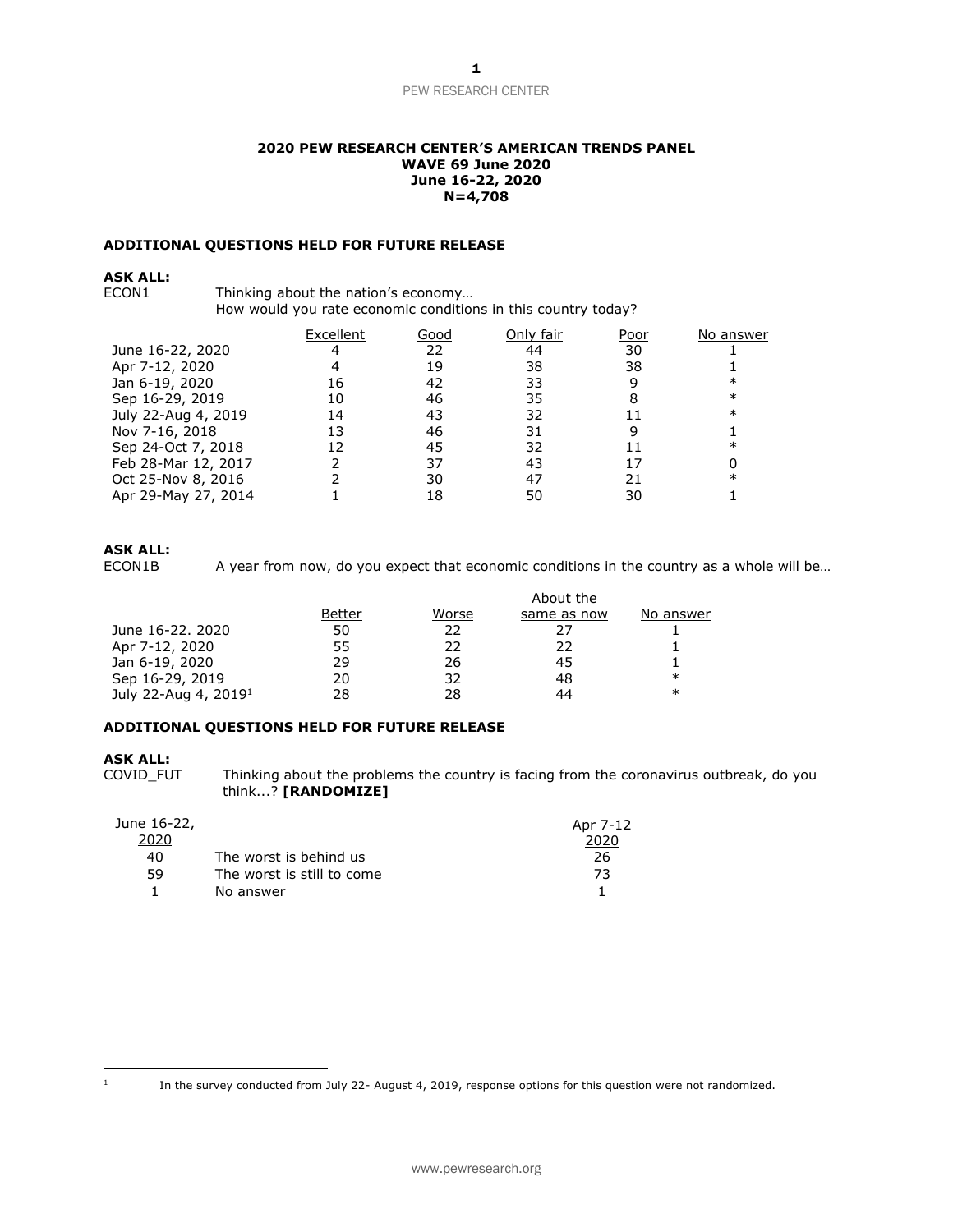#### **ASK ALL**

C\_SHOULDMASK Thinking about the coronavirus and your own local area, when people in your community go to public places where they may be near others, how often do you think they should wear a mask?

June 16-22,

- 2020
- 48 Always
- 23 Most of the time
- 17 Some of the time
- 7 Rarely
- 5 Never<br>\* No. ans
- No answer

### **ASK ALL**

C\_MASKREACT If you were to wear a mask in public places in your local area, generally, do you think most of the people around you would...

#### June 16-22,

2020

- 55 Approve of you wearing a mask
- 4 Disapprove of you wearing a mask
- 40 Not care much either way
- \* No answer

**ASK ALL:**

Given the current situation with the coronavirus outbreak, would you feel comfortable or uncomfortable doing each of the following? **[RANDOMIZE ITEMS]**

|    |                                                                                 | Comfortable<br>doing this | Uncomfortable<br>doing this | No.<br>answer |
|----|---------------------------------------------------------------------------------|---------------------------|-----------------------------|---------------|
|    | <b>ASK ALL:</b>                                                                 |                           |                             |               |
| a. | Going out to the grocery store<br>June 16-22, 2020                              | 79                        | 20                          | $\ast$        |
|    | Mar 19-24, 2020                                                                 | 57                        | 42                          | $\ast$        |
| b. | Visiting with a close friend or family member<br>inside their home <sup>2</sup> |                           |                             |               |
|    | June 16-22, 2020                                                                | 77                        | 22                          | $\ast$        |
|    | Mar 19-24, 2020                                                                 | 62                        | 38                          | $\ast$        |
|    | ASK FORM 1 ONLY (N=2,353):                                                      |                           |                             |               |
| c. | Eating out in a restaurant                                                      |                           |                             |               |
|    | June 16-22, 2020                                                                | 44                        | 56                          | $\ast$        |
|    | Mar 19-24, 2020                                                                 | 22                        | 77                          | $\ast$        |
| d. | Attending an indoor sporting event or concert<br>June 16-22, 2020               | 23                        | 76                          | $\ast$        |

 $2$  In past surveys, this item has been asked as "Visiting with a close friend or family member at their house." In W69 (June 16-22, 2020), we split form this item with "Visiting with a close friend or family member inside their home." There were no significant differences between the items and the data from both questions were combined.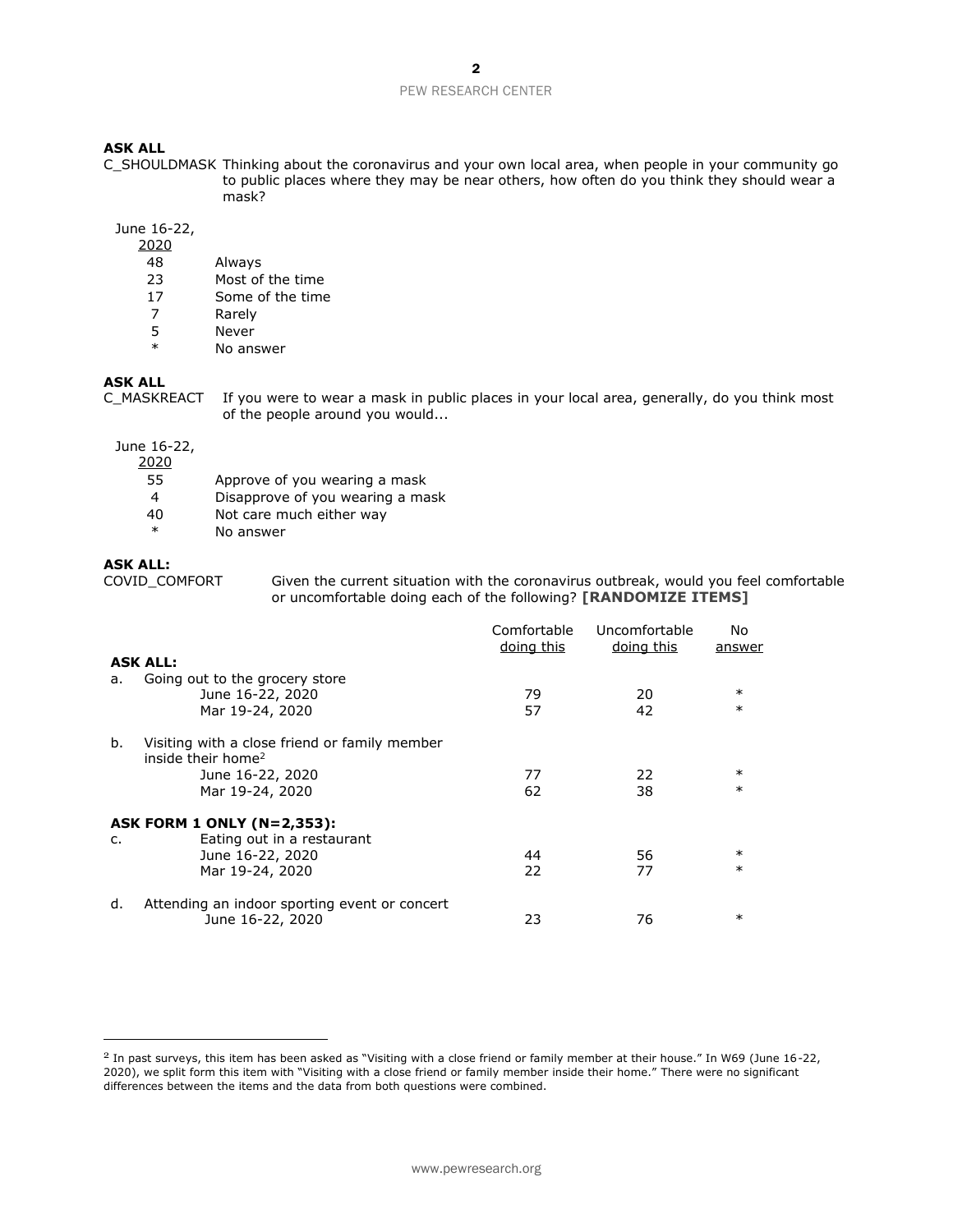| <b>COVID COMFORT CONTINUED</b><br><b>ASK FORM 2 ONLY (N=2,355):</b><br>No item e |                                                                  | Comfortable<br>doing this | Uncomfortable<br>doing this | No<br>answer     |
|----------------------------------------------------------------------------------|------------------------------------------------------------------|---------------------------|-----------------------------|------------------|
| f.                                                                               | Attending a crowded party<br>June 16-22, 2020<br>Mar 19-24, 2020 | 18<br>9                   | 81<br>91                    | $\ast$<br>$\ast$ |
| а.                                                                               | Going to a hair salon or barbershop<br>June 16-22, 2020          | 53                        | 46                          |                  |

#### **ASK ALL:**

COVID\_INDIMPCT Do you think the actions of ordinary Americans affect how the coronavirus spreads in the US…

#### June 16-22,

| 2020          |               |
|---------------|---------------|
| 59            | A great deal  |
| 28            | A fair amount |
| 10            | Not too much  |
| $\mathcal{L}$ | Not at all    |
| $\ast$        | No answer     |

#### **ASK ALL:**

COVID\_2ASSIST As you may know, Congress and President Trump passed a \$2 trillion economic assistance package in March in response to the economic impact of the coronavirus outbreak

> Do you think it will be necessary for the president and Congress to pass an additional economic package?

# June 16-22,

2020

| 71 | Yes, another economic assistance package will be |
|----|--------------------------------------------------|
|    | necessary                                        |
| 28 | No, another economic assistance package will NOT |
|    | be necessary                                     |
|    | No answer                                        |

# **TREND FOR COMPARISON:**

*Do you think it will be necessary for the president and Congress to pass another bill to provide more economic assistance?* 

| Apr 7-12, 2020 |                                        |
|----------------|----------------------------------------|
| 77.            | Yes, another bill will be necessary    |
| 22.            | No, another bill will NOT be necessary |
|                | No answer                              |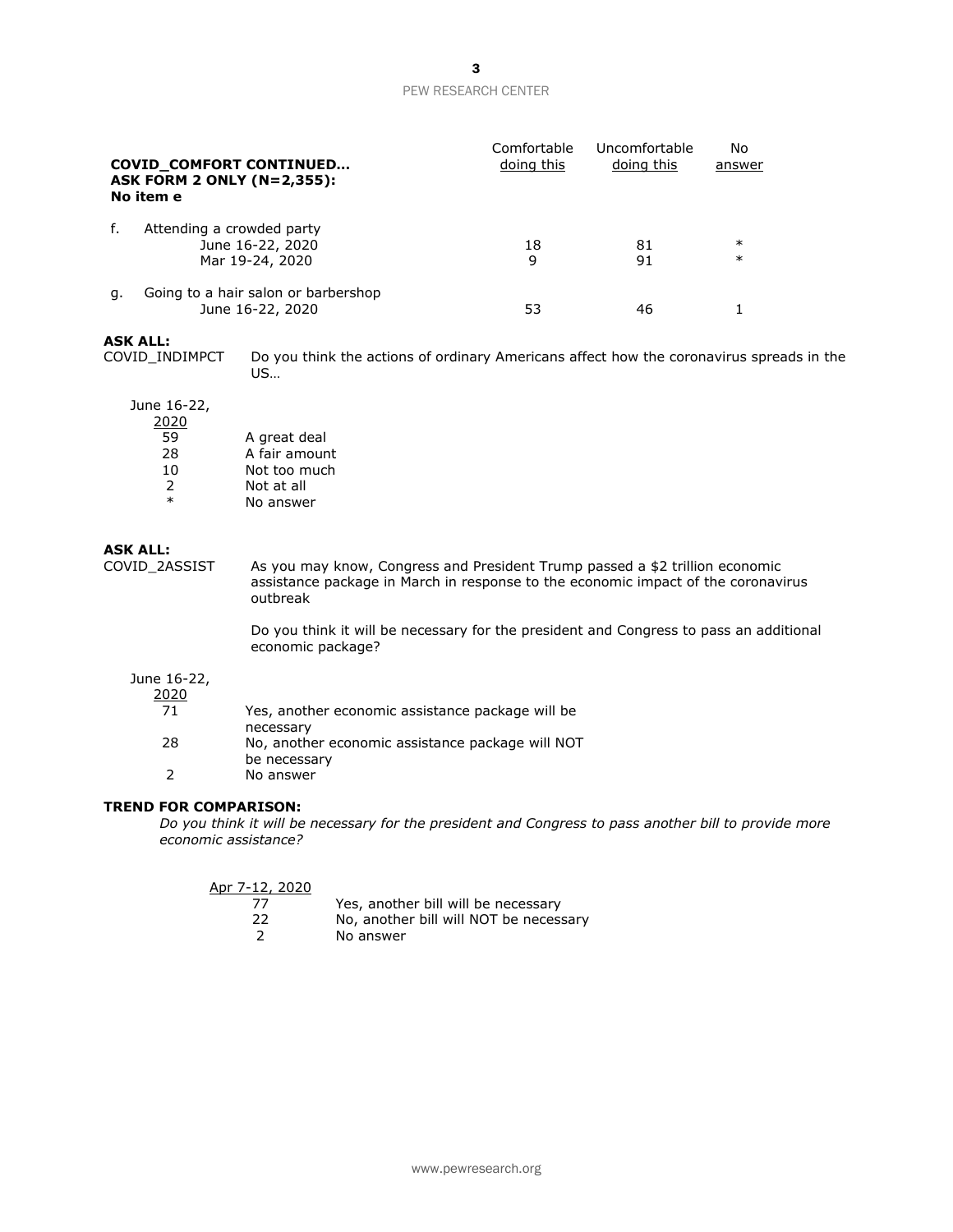**ASK ALL:**

COVID\_ECONPRIO Please indicate whether you would favor or oppose the following proposals to address the economic problems resulting from the coronavirus outbreak. **[RANDOMIZE ITEMS]**

|    |                                                                                                                        | Strongly<br>favor | Somewhat<br>favor | Somewhat<br>oppose | Strongly<br>oppose | No.<br>answer |
|----|------------------------------------------------------------------------------------------------------------------------|-------------------|-------------------|--------------------|--------------------|---------------|
| a. | Providing financial assistance to state and local<br>government<br>June 16-22, 2020                                    | 37                | 39                | 14                 | 9                  |               |
| b. | Extending the \$600-per-week increase in<br>unemployment benefits beyond July 31<br>June 16-22, 2020                   | 33                | 27                | 19                 | 20                 |               |
| c. | Providing additional tax cuts and loans to<br>businesses that keep workers on payroll<br>June 16-22, 2020              | 45                | 42                | 8                  | 4                  |               |
| d. | Preventing evictions and foreclosures on<br>renters and homeowners who have lost jobs or<br>income<br>June 16-22, 2020 | 57                | 31                | 8                  | 3                  | $\ast$        |
| e. | Temporarily cutting workers' payroll taxes that<br>go toward Social Security and Medicare<br>June 16-22, 2020          | 24                | 29                | 26                 | 20                 |               |

## **ASK ALL:**

COVID\_LIABILITY Which statement comes closer to your own view, even if neither is exactly right

| June 16-22,2020 |                                                                                                                                                         |
|-----------------|---------------------------------------------------------------------------------------------------------------------------------------------------------|
| 68              | In order for businesses to be able to open and<br>operate, they need to be given broad protection                                                       |
|                 | from lawsuits brought by employees who may get<br>COVID-19 while on the job                                                                             |
| 29              | Employees need to be able to sue their employers if<br>they get COVID-19 on the job, even if that makes it<br>harder for businesses to open and operate |
| ٦               | No answer                                                                                                                                               |

# **ASK ALL:**

COVID\_INFECT How concerned, if at all, are you that… **[RANDOMIZE ITEMS]**

|    |                                                                                         | Verv<br>concerned | Somewhat<br>concerned | Not too<br>concerned | Not at all<br>concerned | No<br>answer |
|----|-----------------------------------------------------------------------------------------|-------------------|-----------------------|----------------------|-------------------------|--------------|
| a. | You might spread the coronavirus to<br>other people without knowing that you<br>have it |                   |                       |                      |                         |              |
|    | June 16-22, 2020                                                                        | 30                | 32                    | 23                   | 14                      | $\ast$       |
|    | Apr 7-12, 2020                                                                          | 33                | 34                    | 22                   | 11                      |              |
| b. | You will get the coronavirus and require<br>hospitalization                             |                   |                       |                      |                         |              |
|    | June 16-22, 2020                                                                        | 24                | 27                    | 32                   | 17                      | $\ast$       |
|    | Apr 7-12, 2020                                                                          | 24                | 31                    | 32                   | 13                      | $\ast$       |